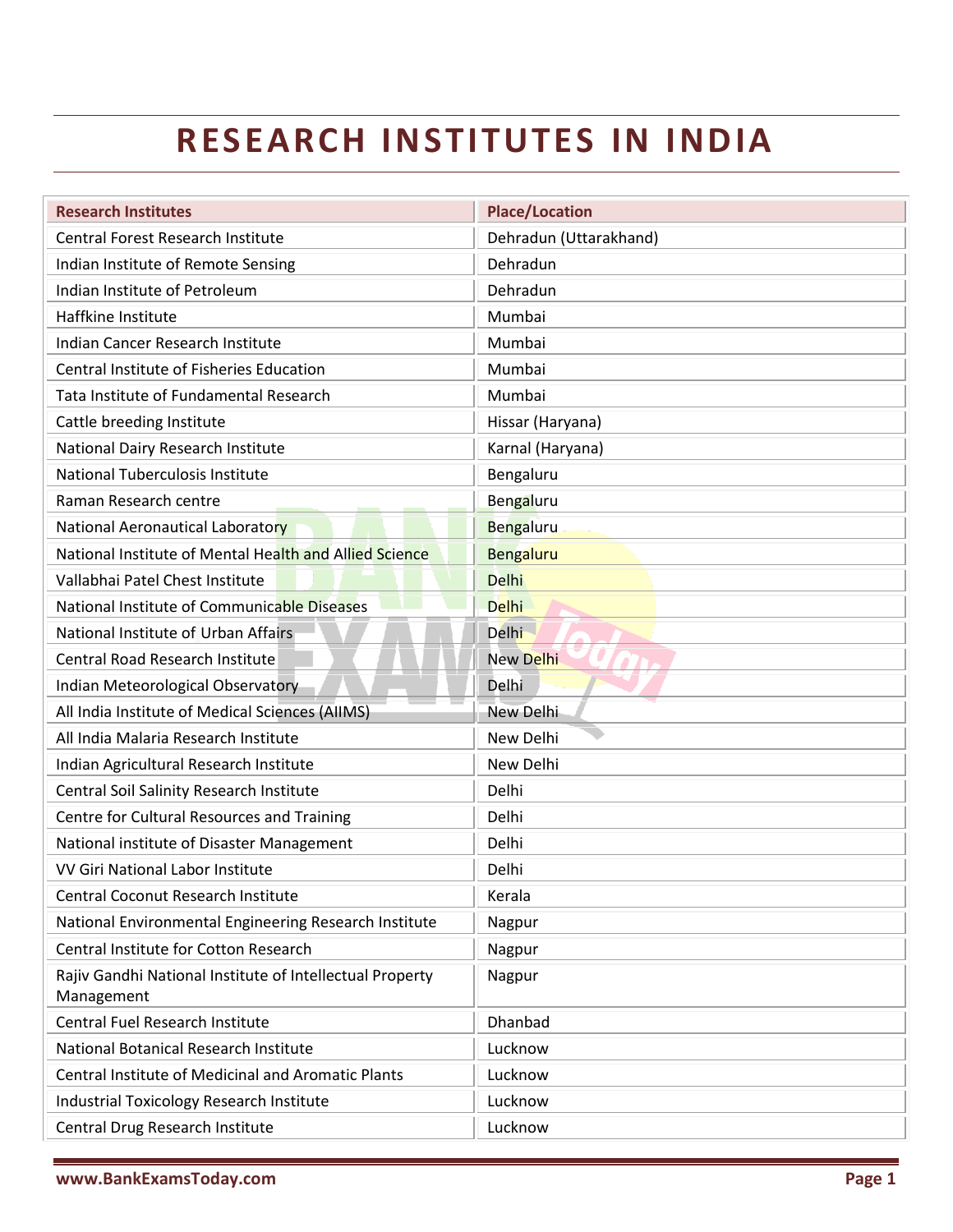| Indian Veterinary Research Institute                             | Mukteshwar (Himachal Pradesh) |
|------------------------------------------------------------------|-------------------------------|
| Indian Veterinary Research Institute                             | Izzatnagar (Uttar Pradesh)    |
| <b>Textile Research Institute</b>                                | Ahmedabad                     |
| National Institution of Occupation Health                        | Ahmedabad                     |
| Central Potato Research Institute                                | Shimla                        |
| Central Leprosy Training and Research Institute                  | Chingelpet                    |
| King Institute of Preventive Medicine                            | Guindy (Chennai)              |
| Central Sugarcane Research Institute                             | Coimbatore                    |
| <b>Central Leather Research Institute</b>                        | Chennai                       |
| Central Institute of Brackish Water Agriculture                  | Chennai                       |
| Central Institute of Plastic Engineering and Technology          | Chennai                       |
| National Institute of Ocean Technology                           | Chennai                       |
| Central Electro-Chemical Research Institute                      | Karaikudi                     |
| Central Food Technological Research Institute                    | Mysore (Karnataka)            |
| Central Institute of Indian Languages                            | Mysore (Karnataka)            |
| <b>Central Institute of Virology</b>                             | Pune (Maharashtra)            |
| Indian Lac Research Institute                                    | Ranchi (Jharkhand)            |
| Central Institute of Psychiatry                                  | Ranchi                        |
| Central Mine Planning and Design Institute Limited               | Ranchi                        |
| Indian Institute of Natural Gums and Raisins                     | Ranchi                        |
| PGI Medical Education and Research                               | Chandigarh                    |
| Indian Institute of Chemical Biology                             | Kolkata                       |
| Central Jute Technological Research Institute                    | Kolkata                       |
| Archaeological Survey of India                                   | Kolkata                       |
| <b>School of Tropical Medicine</b>                               | Kolkata                       |
| All India Institute of Hygiene and Public Health                 | Kolkata                       |
| <b>Central Glass and Ceramic Research Institute</b>              | Kolkata                       |
| National Institute of Homeopathy                                 | Kolkata                       |
| Satyajit Ray Film and Television Institute                       | Kolkata                       |
| National Geophysics Research Institute                           | Hyderabad                     |
| National Institute of Nutrition                                  | Hyderabad                     |
| National Geophysics Research Institute                           | Hyderabad                     |
| Center for Molecular and Cellular Biology                        | Hyderabad                     |
| Central Research Institute for Dry Land Agriculture              | Hyderabad                     |
| National Academy of Construction                                 | Hyderabad                     |
| National Institute of Rural Development                          | Hyderabad                     |
| Centre for Molecular and Cellular Biology                        | Hyderabad                     |
| High Altitude Research Laboratory                                | Gulmarg                       |
| Central Building Research Institute                              | Roorkee                       |
| National Institute of Hydrology (Other in Belgaum,<br>Karnataka) | Roorkee                       |